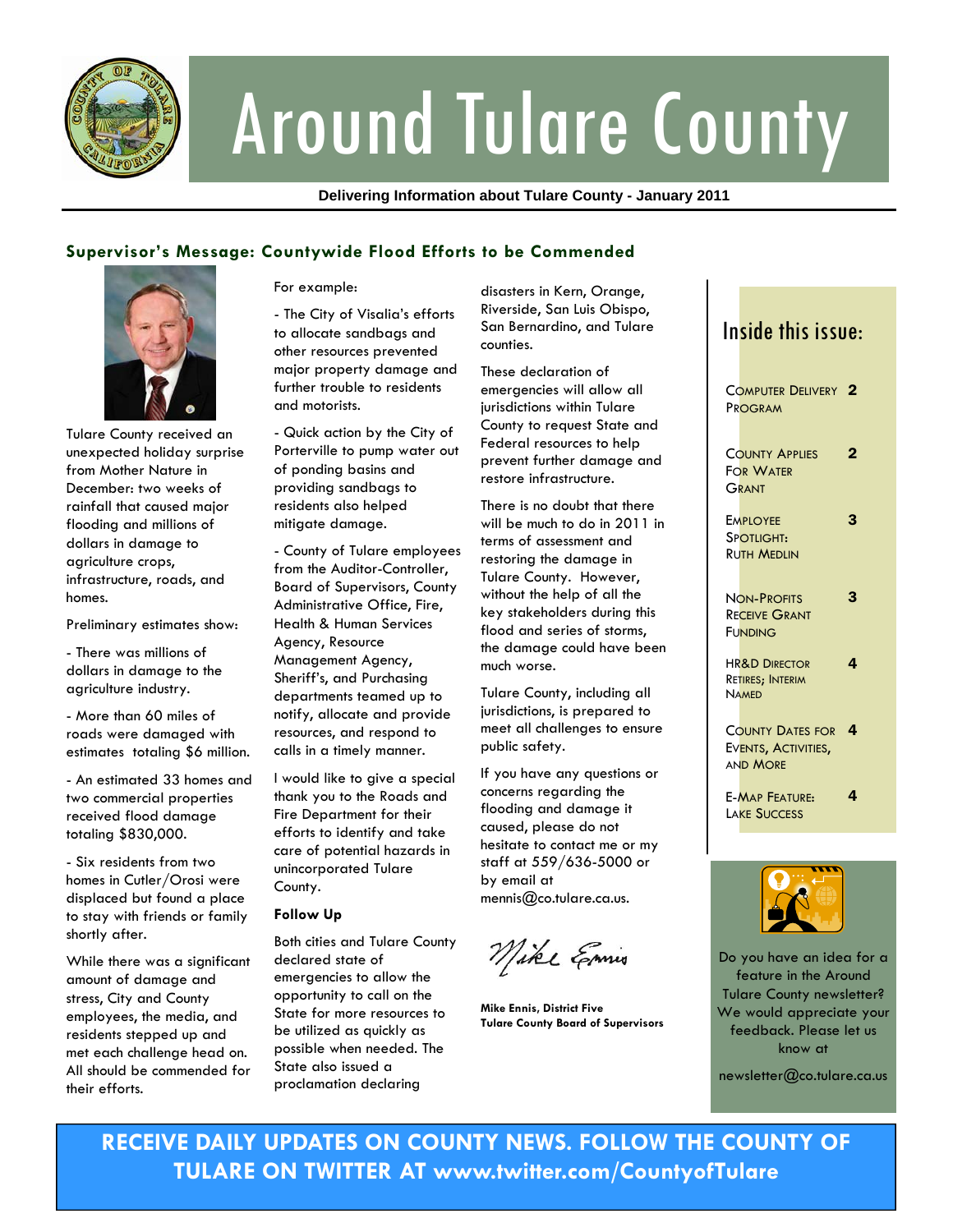## **Around Tulare County: www.aroundtularecounty.com**

#### **Supervisors Partner with Service Clubs to Deliver Computers**

"Children received computers based on their good citizenship and character."

#### **Web Extra:**

View a brief video of Supervisor Vander Poel delivering computers to students at:

**http://www.twitvid.com/BUV3E** 

The Tulare County Board of Supervisors, Tulare County Office of Education, Visalia Rotary clubs, College of the Sequoias Computer Club and Office Depot partnered together to deliver 100 computers to worthy children in December. School officials nominated children to receive computers based on their outstanding character and good citizenship.

The County of Tulare contributed 100 computers and matching flat screens that were due to be sold as surplus. The Latino Rotary Club donated funding so that the surplus computers could be delivered to worthy children. The COS computer club tested the computers, erased all sensitive files and proprietary software, and installed fresh Windows XP operating systems.

County staff, Rotarians and other volunteers met at the Tulare County Surplus Store on Dec. 15 to load up vehicles with the computers and delivered them to students Countywide.

County school officials nominated hundreds of students to receive the donated computers. The chosen students and most of their teachers were unaware the computers were going to be delivered.



**Dozens of volunteers delivered and loaded computers.** 



**District Two Supervisor Pete Vander Poel presents to students.** 

"Tulare County will continue to seek grant opportunities that will deliver reliable, clean water to Seville and other rural, unincorporated communities." Board of Supervisors Chairman Steve Worthley

## **County Applies for Grant to Improve Water in Seville**

Tulare County took an important step in December to replace an aging water distribution system in the unincorporated community of Seville.

**County Surplus Store.** 

At its Dec. 7 meeting, the Tulare County Board of Supervisors unanimously approved the submission of a grant application to seek more than \$1 million in Federal funding for the replacement of deteriorating distribution lines and water storage facilities in Seville, otherwise known as the Seville Water System Rehabilitation Project.

In April 2009, the Board of Supervisors approved the

County assuming temporary receivership of the Seville Water Company (SWC) – a private water company – in the community of Seville. In June 2009, the Tulare County Superior Court granted temporary receivership for the SWC to the County for a two year period.

Chairman of the Board of Supervisors Steve Worthley, who represents Seville, said Tulare County is seeking to fulfill its mission of repairing the water system which serves 74 houses, approximately 375 people, and a school.

"The Board's decision in April 2009 to seek temporary receivership has allowed the

County to take proactive measures to fix the aging water system in Seville," Chairman Worthley said. "Tulare County will continue to seek grant opportunities that will deliver reliable, clean water to Seville and other rural, unincorporated communities."

The total cost of the project is estimated to be more than \$2 million. The grant application for Federal funding and an existing grant application for State funding would cover the cost of the project. Self-Help Enterprises has worked extensively with Tulare County in the preparation of the grant application.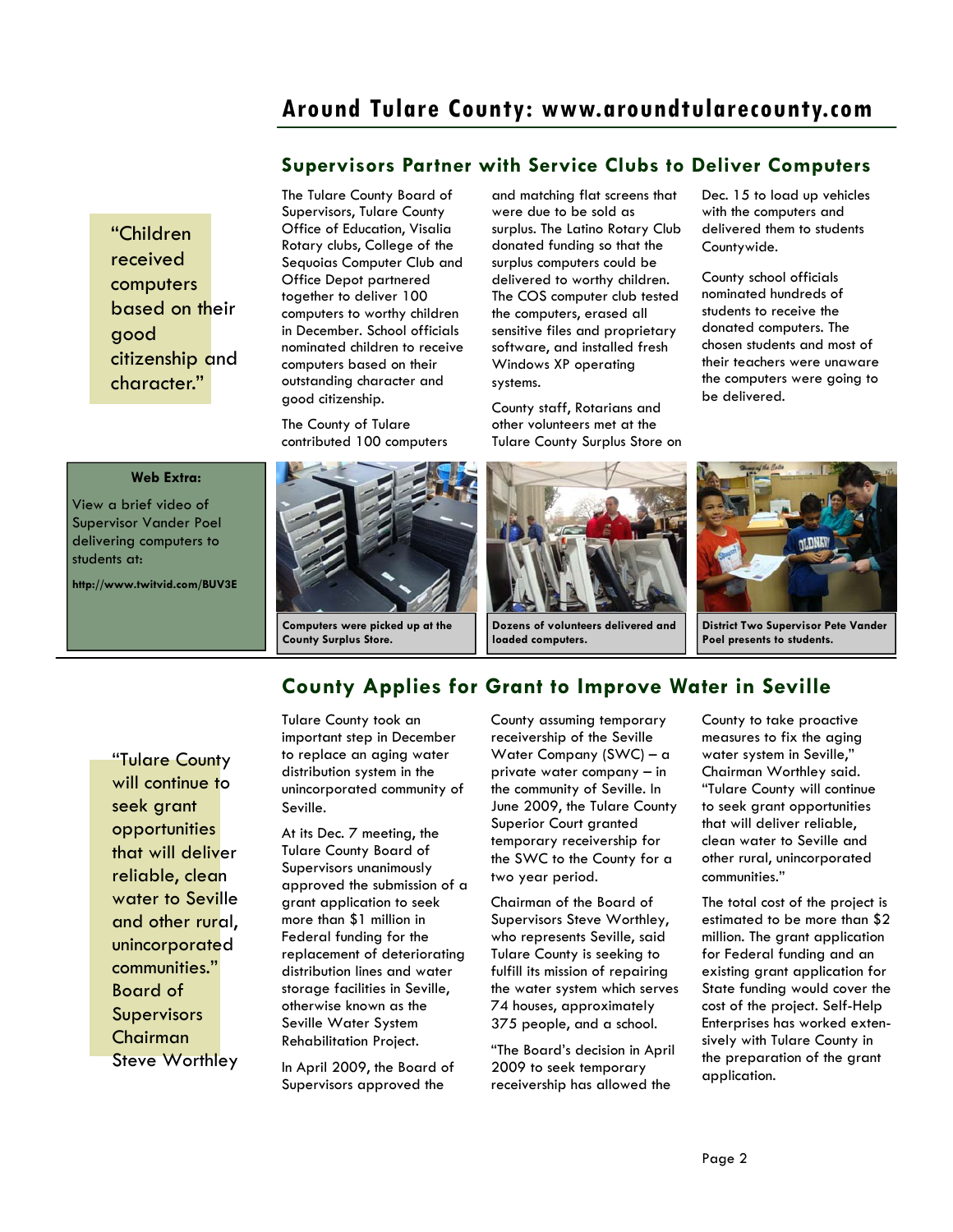## **Employee Spotlight: Ruth Medlin**



**Name:** Ruth Medlin **Title:** County Training Officer **Years of Service:** 10 years, 2 months

**Duties:** I coordinate the County's Supervisory Academy Program, which trains supervisors in behavioral (soft skills) and systems (County policies). I facilitate a number of the behavioral workshops. I also coordinate the County's Harassment Prevention Training program. I'm the editor for the County's newsletter, The Grapevine. I work with department teams upon request teaching team building, leadership, communication skills and other requested topics. I plan and coordinate the County's annual Health and Wellness Fair in conjunction with Lupe Garza, Benefits Coordinator and Katie Arnst, HHSA.

**Family?** I live on my family's farm along with 3 dogs, and 5 cats.

**Hobbies?** Travel (I went to France in October), public speaking (I'm a Certified Toast Master), scrapbooking (I'm working on the France trip scrapbook now), reading (I just finished The Happiness Project by Gretchen Rubineveryone should read it!), football (I go see the Raiders play whenever I can-no, I don't sit in the 'Black Hole'), I'm a fantastic cook, and a real power shopper given the right circumstances!

**Clubs/Organizations?** In addition to Toast Masters, I serve on the curriculum committee for Leadership Visalia, I am a member of SHRM (Society of Human

Resource Managers) and I am in training to become a Technology of Participation (ToP) trainer.

**What is your most rewarding experience as a County employee?** I believe I have the perfect job in the County. I meet so many wonderful County employees through the Supervisory Academy. It is a pleasure to be given the opportunity to facilitate discussions that broaden supervisors knowledge and scope.

#### **Please tell us something other employees might not know about you?**

I teach an aqua aerobics class 2 times a week at 5:30 a.m.

**Where is your favorite place to visit in Tulare County?**  Three Rivers! I love the small shops, restaurants and then going up into Sequoia National Park to stay at Wuksachi Lodge, after a good snow, it is magical.



**There are many County employees who are doing outstanding things for their community outside of their job.** 

**Do you know a County employee who should be in the spotlight? Let us know at:** 

**newsletter@co.tulare.ca.us**

## **Supervisors Award \$100,000 to Non-Profits**

The Tulare County Board of Supervisors in December awarded \$100,000 in grant funding to eleven non-profit organizations throughout Tulare County through the Step Up Youth Activities Grant Program.

The County-sponsored program is intended to foster prevention and intervention programs that work with gang affiliated or gang exposed youth in Tulare County.

The organizations that received funding are:

**District 1:** Tulare-Kings Youth For Christ, \$10,000, which will fund the Team Success program; Courage to Change, \$10,000, which will fund the Matrix Mentoring Solutions program.

**District 2:** Grandma's House, \$10,000, which will fund an afterschool tutoring program; Tulare Athletic Boxing Club, \$10,000, which will fund an athletics program.

**District 3:** Golden State YMCA, \$10,000, which will fund the UCYC program; Crossroads Community Church, \$5,000, which will fund the Visions of Hope program; Hands in the Community, \$5,000, which will fund the Gangs to Jobs program.

**District 4:** Boys and Girls Clubs of Tulare County, \$10,000, which will fund gang prevention efforts through the Target Outreach Plus program; AYSO Region 129, \$10,000, which will provide funding to the AYSO Region 129 soccer league.

**District 5:** Sequoia Council, Boy Scouts of America, \$10,000, which will fund expansion of the Terra Bella Explorer Post; Boys and Girls Clubs of the Sequoias, \$10,000, which will fund the Working on our Futures program.



#### **Web Extra:**

Read more about the Step Up Youth Activities Grant Program and all Tulare County Gang Prevention Task Force items at www.stepuptc.com